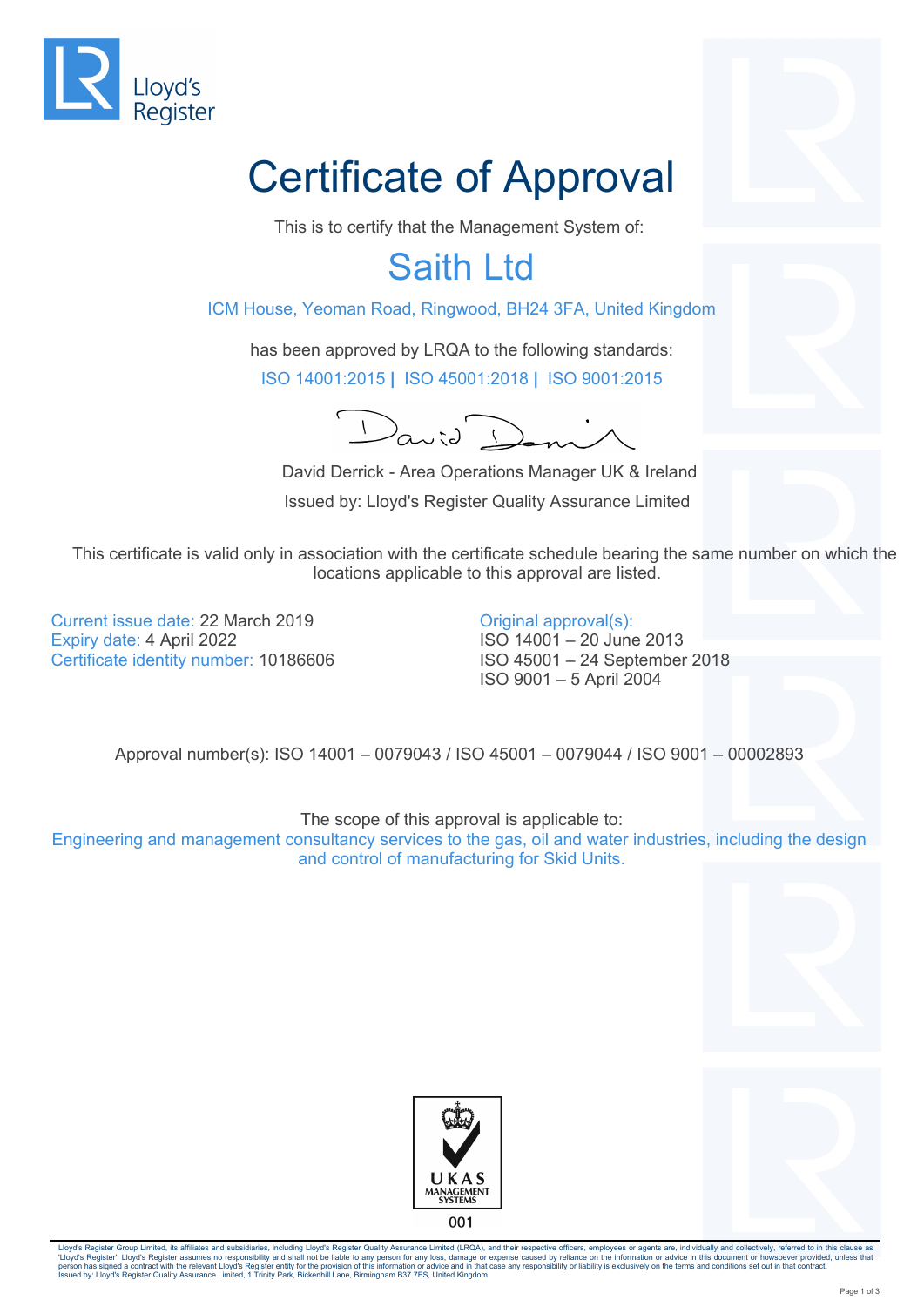

## Certificate Schedule

Certificate identity number: 10186606

| Location                                                                      | <b>Activities</b>                                                                                                                                                                                    |
|-------------------------------------------------------------------------------|------------------------------------------------------------------------------------------------------------------------------------------------------------------------------------------------------|
| ICM House, Yeoman Road, Ringwood, BH24 3FA,<br><b>United Kingdom</b>          | ISO 14001:2015<br>Engineering and management consultancy<br>services to the gas, oil and water industries,<br>including the design and control of manufacturing<br>for Skid Units.<br>ISO 45001:2018 |
|                                                                               | Engineering and management consultancy                                                                                                                                                               |
|                                                                               | services to the gas, oil and water industries,<br>including the design and control of manufacturing<br>for Skid Units.                                                                               |
|                                                                               | ISO 9001:2015                                                                                                                                                                                        |
|                                                                               | Engineering and management consultancy<br>services to the gas, oil and water industries,<br>including the design and control of manufacturing<br>for Skid Units.                                     |
|                                                                               | ISO 14001:2015                                                                                                                                                                                       |
| Unit 322, Fort Dunlop, Dunlop Parkway,<br>Birmingham, B24 9FD, United Kingdom | Engineering and management consultancy<br>services to the gas, oil and water industries,<br>including the design and control of manufacturing<br>for Skid Units.                                     |
|                                                                               | ISO 45001:2018                                                                                                                                                                                       |
|                                                                               | Engineering and management consultancy<br>services to the gas, oil and water industries,<br>including the design and control of manufacturing<br>for Skid Units                                      |
|                                                                               | ISO 9001:2015                                                                                                                                                                                        |
|                                                                               | Engineering and management consultancy<br>services to the gas, oil and water industries,<br>including the design and control of manufacturing<br>for Skid Units.                                     |
|                                                                               |                                                                                                                                                                                                      |